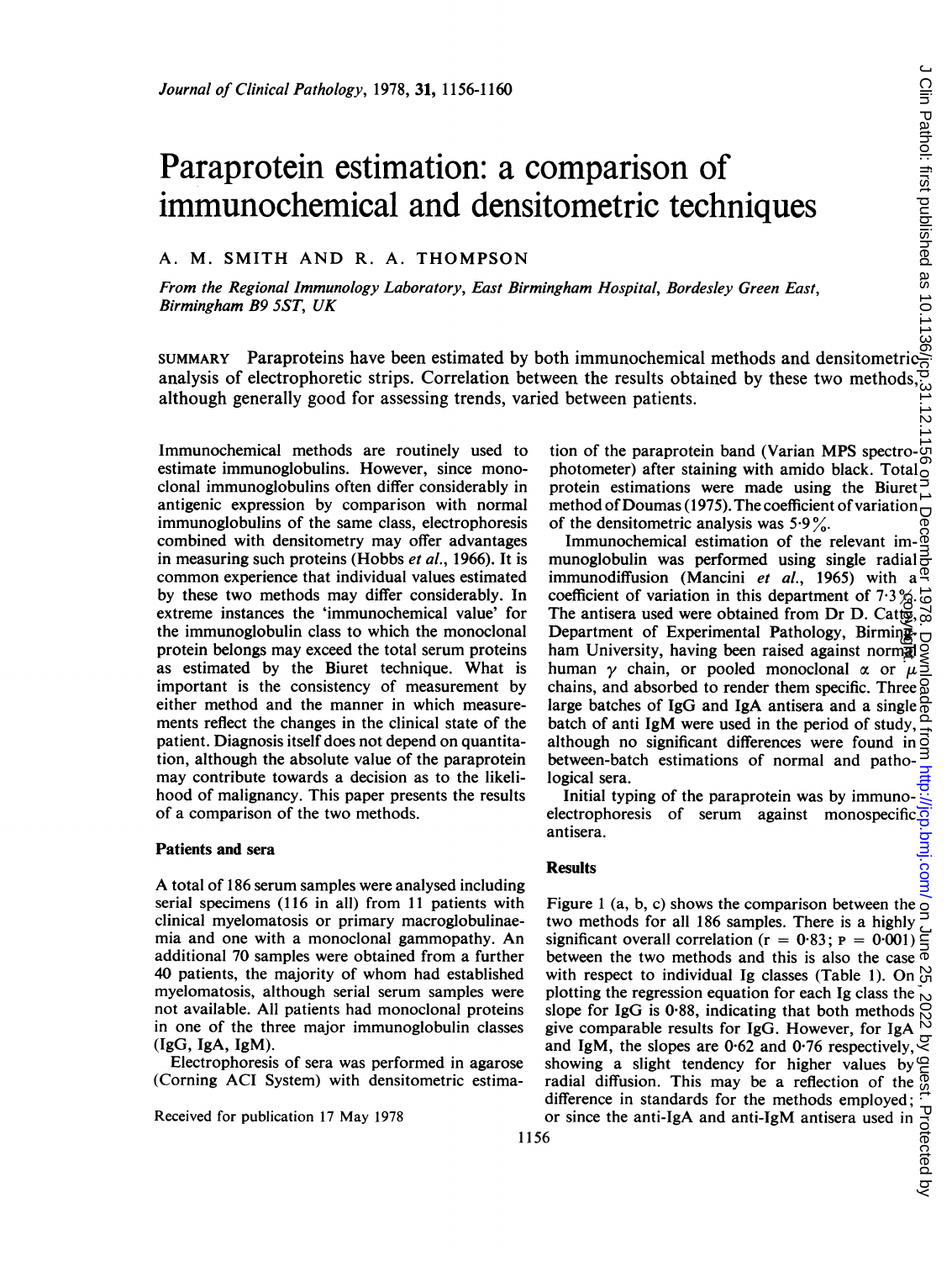

Fig. 1 Comparison between immunochemical and densitometric measurements of monoclonal proteins in the classes  $IgG(a)$ ,  $IgA(b)$ , and  $IgM(c)$ .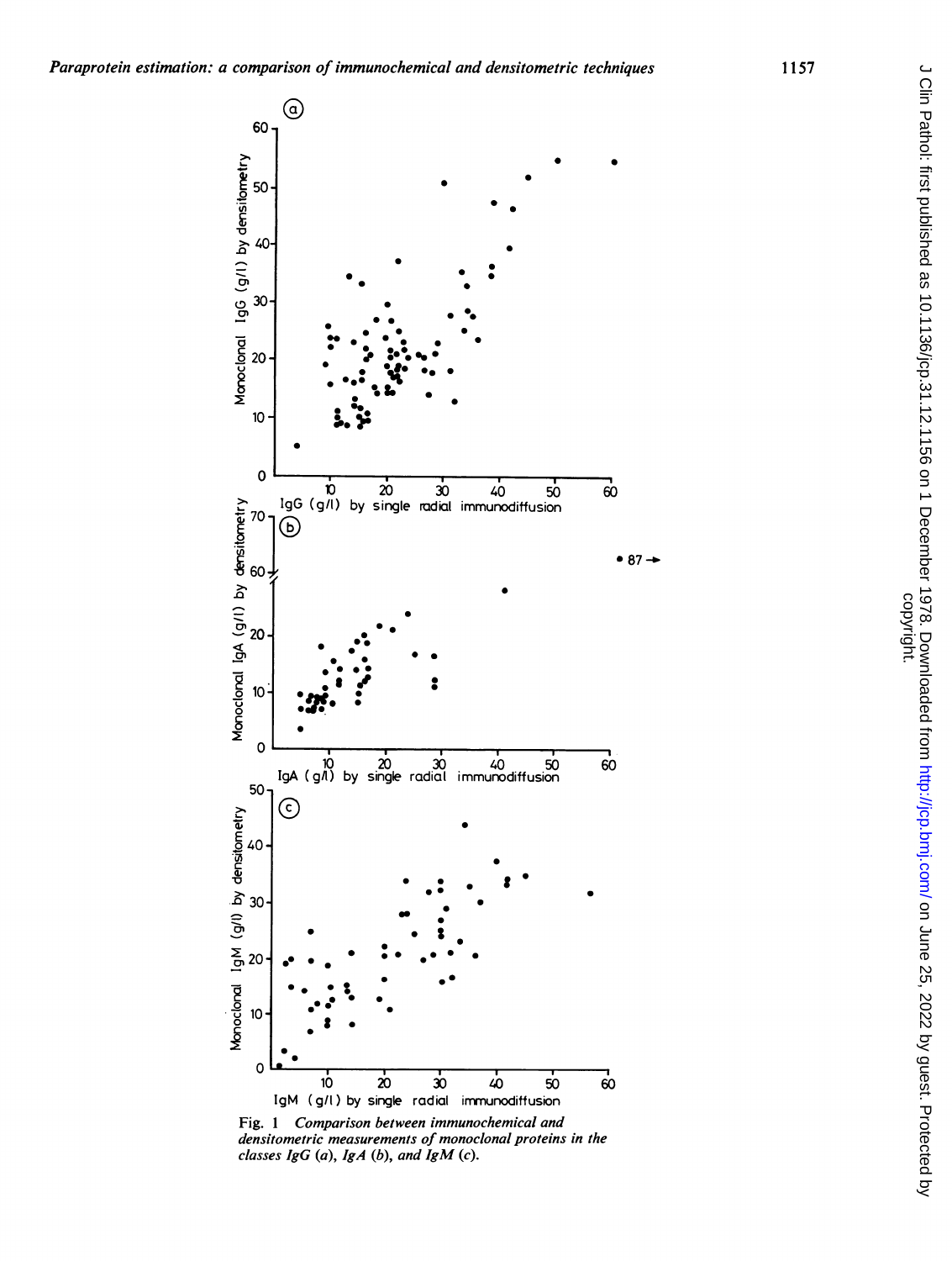

Fig. 2 Sequential changes in the monoclonal protein levels of patients 5 and 6 (Table 2).

Table <sup>1</sup> Correlation between immunochemical and densitometric analysis of monoclonal proteins

| Ig class of<br>monoclonal proteins | Number of<br>estimations | Correlation<br>coefficient | P value |
|------------------------------------|--------------------------|----------------------------|---------|
| G                                  | 87                       | 0.85                       | <0.001  |
| A                                  | 43                       | 0.90                       | < 0.001 |
| M                                  | 56                       | 0.76                       | < 0.001 |
| Total                              | 186                      | 0.83                       | < 0.001 |

the immunochemical method are raised against monoclonal antigens, it may be due to the antigenic differences between the monoclonal proteins and the polyclonal standard.

On separately analysing samples from different patients (Table 2) it appears that the values by the two methods are well correlated in some patients (5 and 6) but not in others (7, 9, 10). Figure 2 (a, b) shows the changes in paraprotein level with time, estimated by both techniques, for two patients (5 and 6). Both methods reflect the same trend in paraprotein levels, and either method could have been used in the assessment of the response to treatment.

The same cannot be said of other patients in

Table 2 Correlation between the two methods in serial samples from patients

| Ig class | Patient<br>number | Number of<br>estimations | Correlation<br>coefficient | P value |
|----------|-------------------|--------------------------|----------------------------|---------|
| G        |                   | 11                       | 0.73                       | < 0.01  |
| G        |                   | 7                        | 0.51                       | NS      |
| G        |                   | 18                       | 0.57                       | < 0.05  |
| G        |                   | 5                        | 0.78                       | < 0.05  |
| G        |                   | 6                        | 0.93                       | < 0.01  |
| A        | 6                 |                          | 0.98                       | < 0.001 |
| A        |                   | 8                        | 0.05                       | NS      |
| A        | 8                 | 21                       | 0.63                       | < 0.01  |
| М        | ۹                 | 9                        | 0.43                       | NS      |
| M        | 10                | 6                        | 0.03                       | NS      |
| М        | 11                |                          | 0.68                       | <0.02   |
| м        | 12                | 7                        | 0.83                       | < 0.01  |

whom individual values showed no significant correlation. Patient 2 (Fig. 3) had a monoclonal IgG, slight Bence-Jones proteinuria, and a very slight $\mathcal Q$ plasmacytosis of the marrow, and her clinicians decided not to treat her with cytotoxic drugs. She also had dermatological and bowel symptoms, but  $\frac{\mu}{2}$ <br>her haematological state remained constant over the  $\frac{\mu}{2}$ her haematological state remained constant over the  $\frac{10}{10}$ <br>period represented in the figure. The densitometric  $\frac{10}{10}$ <br> $\frac{10}{10}$ period represented in the figure. The densitometric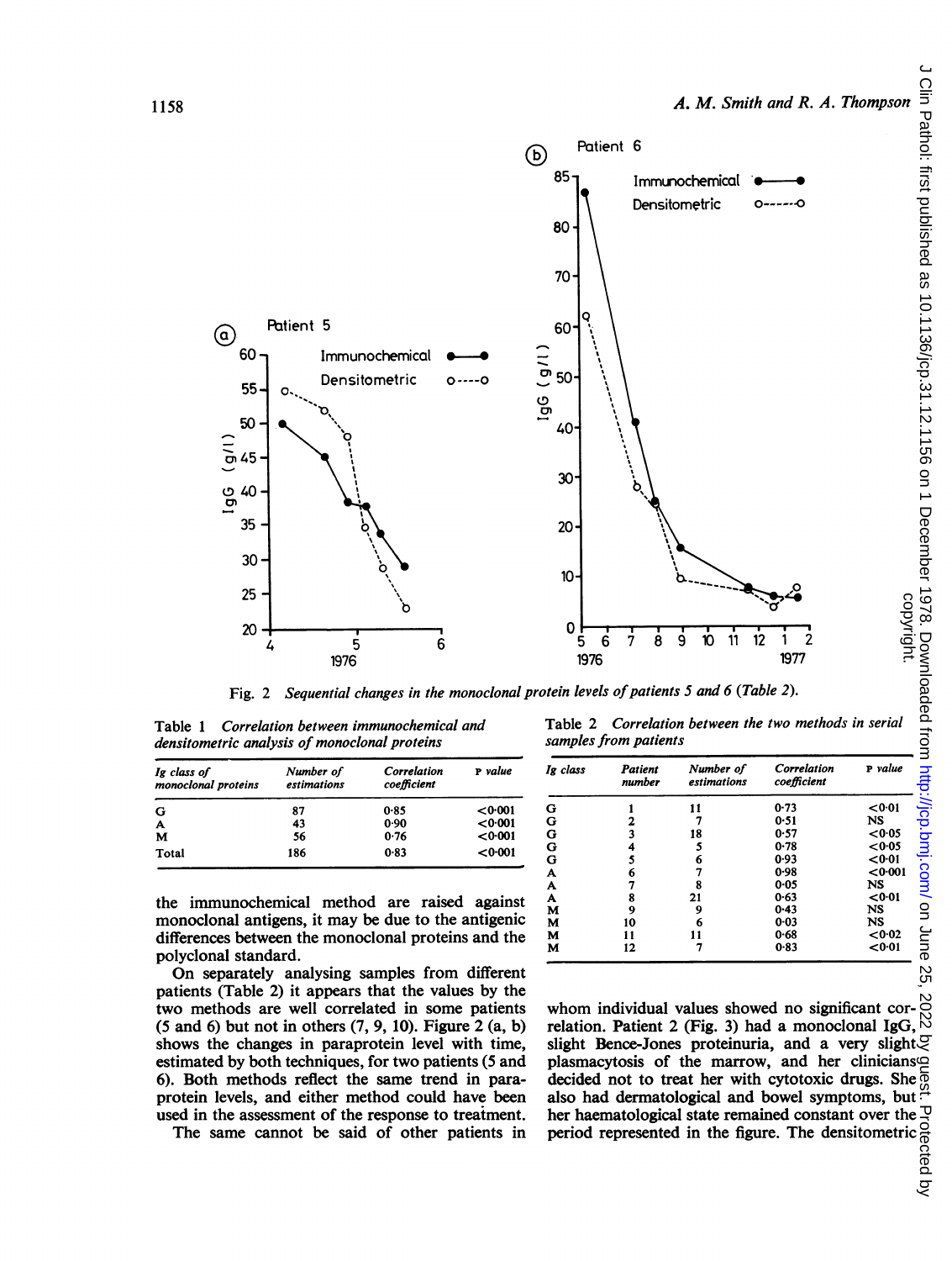

Fig. 3 Sequential changes in the monoclonal protein level of patient 2 (Table 2).



Fig. 4 Sequential changes in the monoclonal protein level of patient  $3$  (Table 2).

immunochemical technique showed little overall change.

estimations indicated a gradual increase in the mono-<br>clonal protein over a period of two years, while the was a sharp fall in the levels of monoclonal protein was a sharp fall in the levels of monoclonal protein and IgG with a subsequent rise and variation over the iange.<br>
Patient 3 (Fig. 4) had an IgG myeloma and was months are in the same direction, interpretation of months are in the same direction, interpretation of

1159